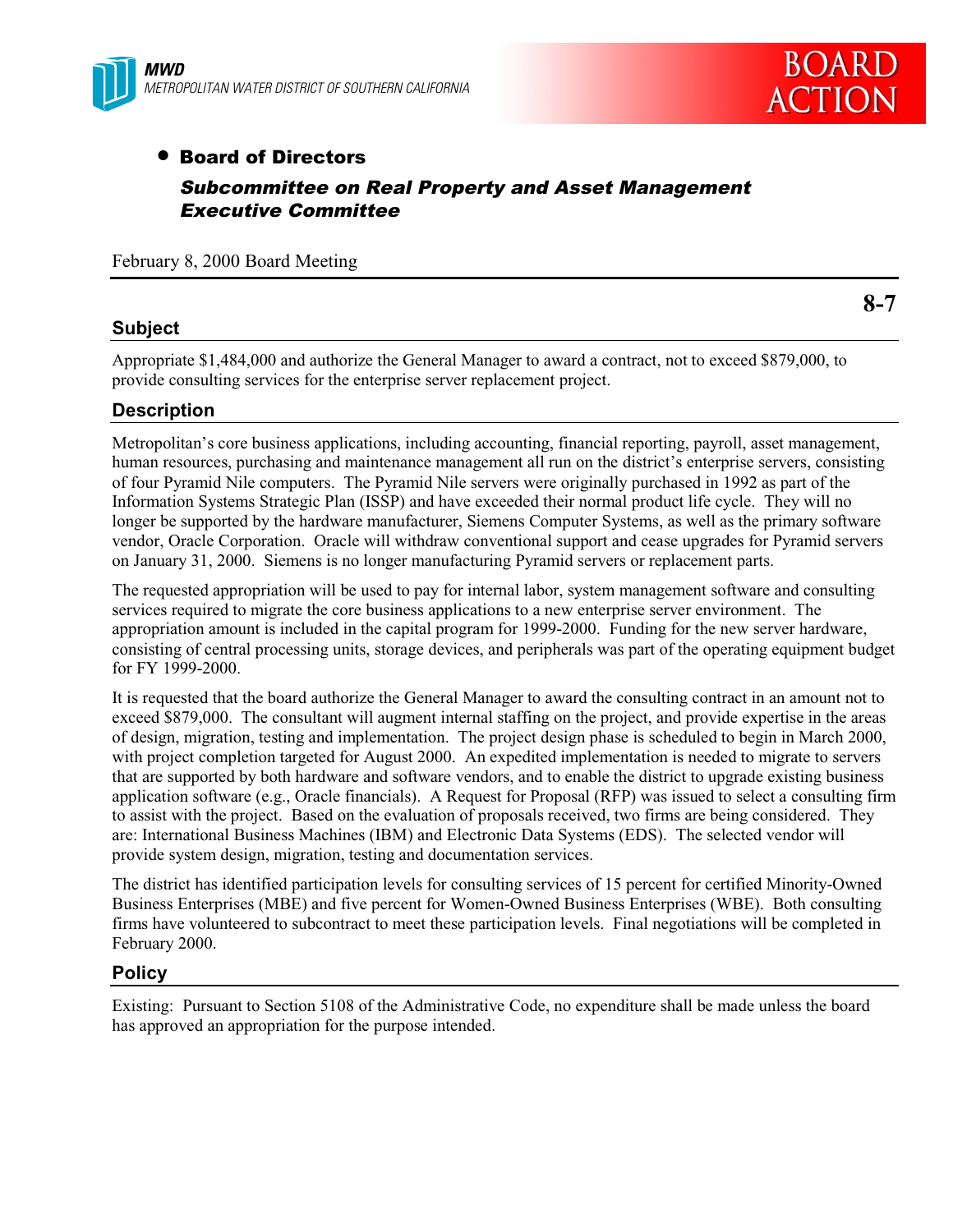## **Board Options/Fiscal Impacts**

#### **Option #1**

Replace current Pyramid Nile enterprise servers. Authorize the General Manager to award a contract for design and migration consulting services in an amount not to exceed \$879,000. Refer to **Attachment 1** for the enterprise server project detailed report, and **Attachment 2** for project financial statement. Hardware purchase or lease was previously authorized as part of the FY 1999-2000 operating equipment budget. **Fiscal Impact:** Total project cost of \$4,461,262 includes requested appropriation of \$1,484,000 in capital costs for internal labor, system management software, and consulting services; \$2,882,762 in FY 1999-2000 operating equipment for server and storage hardware; and \$94,500 in FY 1999-2000 operating and maintenance funds for project research, planning, and analyses.

#### **Option #2**

Defer replacing the Pyramid Nile servers. If this option is chosen, district staff will be unable to upgrade core business application software packages (e.g., PeopleSoft), including version changes for accounting, financial reporting, payroll, asset management, human resources, purchasing and maintenance management. Inability to use supported versions of the applications may cause reporting and processing disruptions in these functions.

**Fiscal Impact:** The initial cost of this option is less than option 1 in that there is no immediate hardware replacement cost nor services required to migrate the applications from one computer platform to another. Maintenance costs would be higher, and ultimately the existing servers would need to be replaced and the applications migrated. In the interim, the district would be at risk of prolonged business system outages due to lack of vendor support, software fixes and replacement parts. Further, any new applications would have to be custom developed as no third-party, packaged software would be available for this aging computer platform.

## **Staff Recommendation**

### **Option #1**

The district will avoid operational disruptions and prepare for future application requirements through the replacement of the current Pyramid server platform.

 $\n **W**$ 

 $L$ *Molfe* Acting Manager, Corporate Resources

1/21/00sy General Manager Date

1/10/00

**Date** 

**Attachment 1 – Detailed Report Attachment 2 – Financial Statement**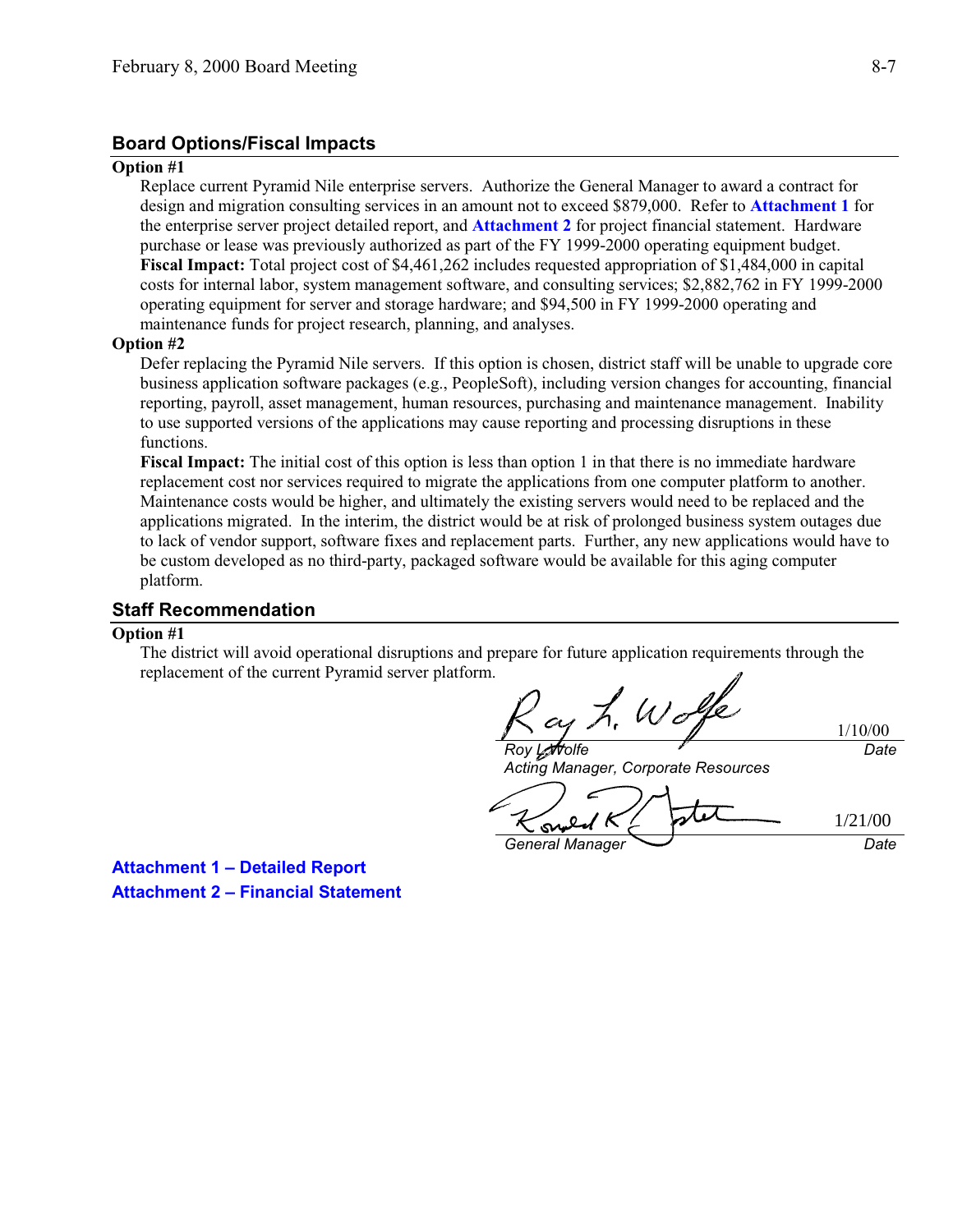## **Detailed Report**

## **Introduction**

Pyramid Nile enterprise servers were first purchased in 1992 as part of the Information Systems Strategic Plan (ISSP). There are four Pyramid servers that comprise the current environment: two production servers, one development/test server, and one disaster recovery server residing in the Lake Mathews facility.

The system was initially used to run the Oracle financials and the PeopleSoft human resources applications. It has since been expanded to support the time and labor module of PeopleSoft, Maximo (SOMMS/Maintenance Management System), Project Management Information System (PMIS), Travel Expense Reporter (TER), Lawpack, Permits, Metropolitan Employee Training System (METS) and Remedy. All mainframe applications were fully replaced in 1998.

The Pyramid computers are nearing the end of their useful product life, with Siemens Computer Systems discontinuing manufacture of components and parts as of April 1999 and Oracle Corporation terminating software upgrades and patches as of January 31, 2000.

## **Benefits of Pyramid Platform Replacement**

The replacement of the Pyramid platform will offer the following immediate benefits:

- 1. Reduce the risk of outage associated with the current servers that have been discontinued by the manufacturer.
- 2. Provide the ability to upgrade the district's applications to meet changing business requirements.

The following long-term benefits are also expected:

- 1. Increased system performance and capacity, with the flexibility to incrementally add processing and storage components as required.
- 2. Increased compatibility with third-party, packaged applications and utilities.
- 3. Ability to consolidate servers and storage onto fewer platforms to reduce ongoing costs.
- 4. Lowered administration, service and support costs due to mainstream product support.

## **Project Structure and Expected Milestones**

Internal staff will be used to perform the overall project management role. In addition, district staff will be assigned to lead each of the project sub-teams: System Migration, Database Migration, Application Testing, and Security/Administration. Consulting assistance will be required for database and application migration planning, system and security design, and project administration services. The consulting firm will also be asked to provide implementation services on a contingency basis to be used only in the event that the project schedule cannot be met with existing internal resources.

Estimated milestones are as follows:

March 2000 – Complete bid process for hardware and software and award consulting contract.

March 2000 – Planning Phase: Complete project, migration and test plans.

May 2000 – Design Phase: Complete system design and migration testing.

August 2000 – Implementation Phase: Complete system installation and application migration.

A detailed project schedule will be published after the conclusion of the planning phase.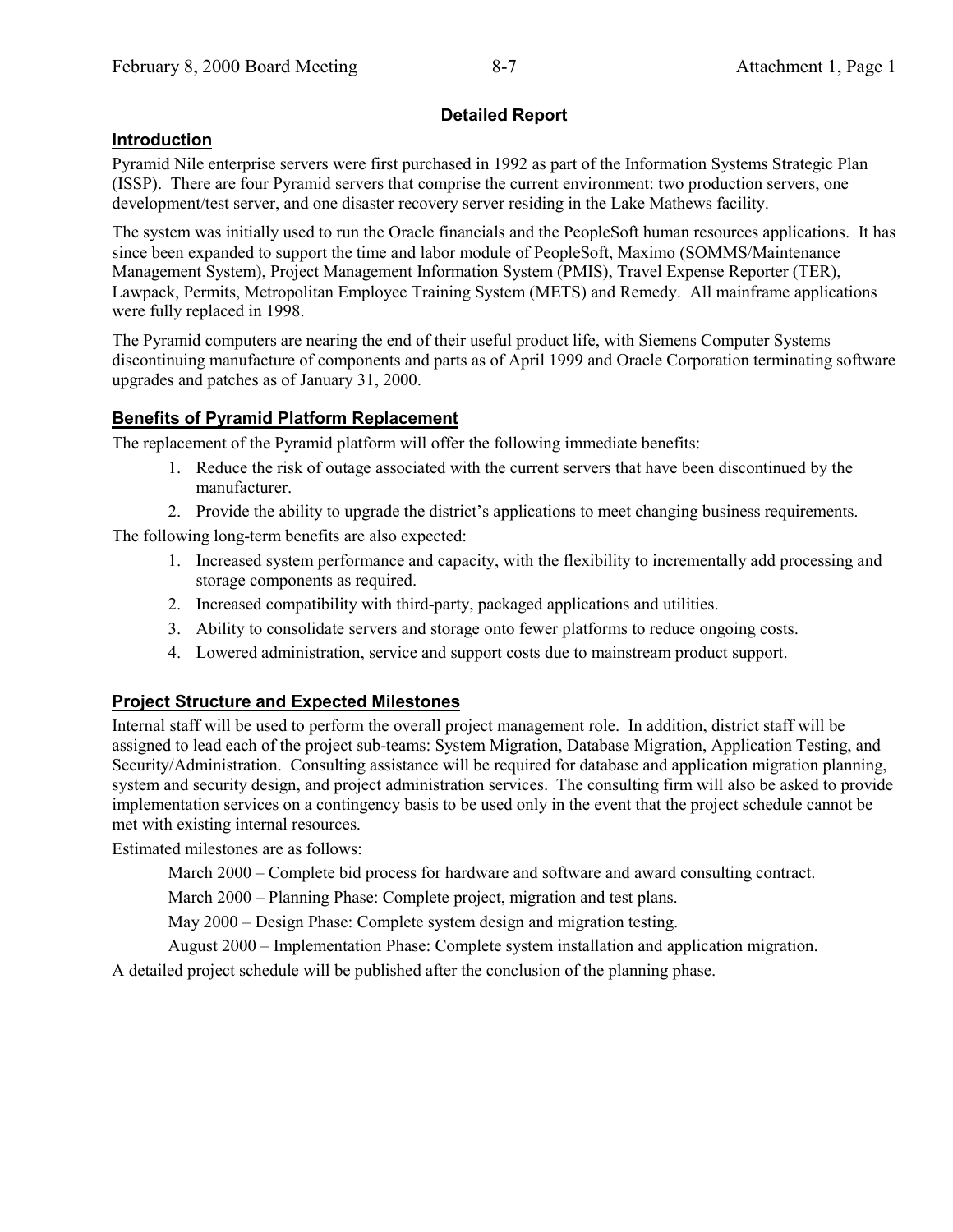## **Consultant Selection Process**

An RFP was developed to select a migration consultant and gather technical information on enterprise server hardware and software. Criteria for selection of the migration consultant included evaluation of relevant expertise for the targeted server platforms and specific migration expertise with key third-party packaged applications including Oracle financials and PeopleSoft human resources/payroll. Project management services and methodology were also important. Respondents were also asked to demonstrate organizational depth (adequate, skilled resources for the size of the project), a flexible approach, and a willingness to partner with the district to ensure knowledge transfer. In addition, fee structure/pricing was a criterion.

After review of the ten written responses, seven respondents who met the defined criteria were invited to make oral presentations. Of those seven, IBM and EDS made the "short list."

IBM and EDS were identified as most qualified for design and migration consulting activities. IBM and EDS demonstrated specific knowledge of migration activities with superior project management skills and methodologies. Both IBM and EDS are well respected for their professionalism, expertise, and depth of resources. Both firms have extensive migration experience and a proven track record for successfully completing projects of similar size and scope. IBM was selected as the preferred consultant after in depth discussions with both vendors regarding specific consulting team assignments, availability, fee schedules, and reference checks, with EDS being retained as an alternate. In order to achieve the best pricing and contract terms, authority is being requested for the ability to award a contract to either firm on the short list, depending on the outcome of negotiations.